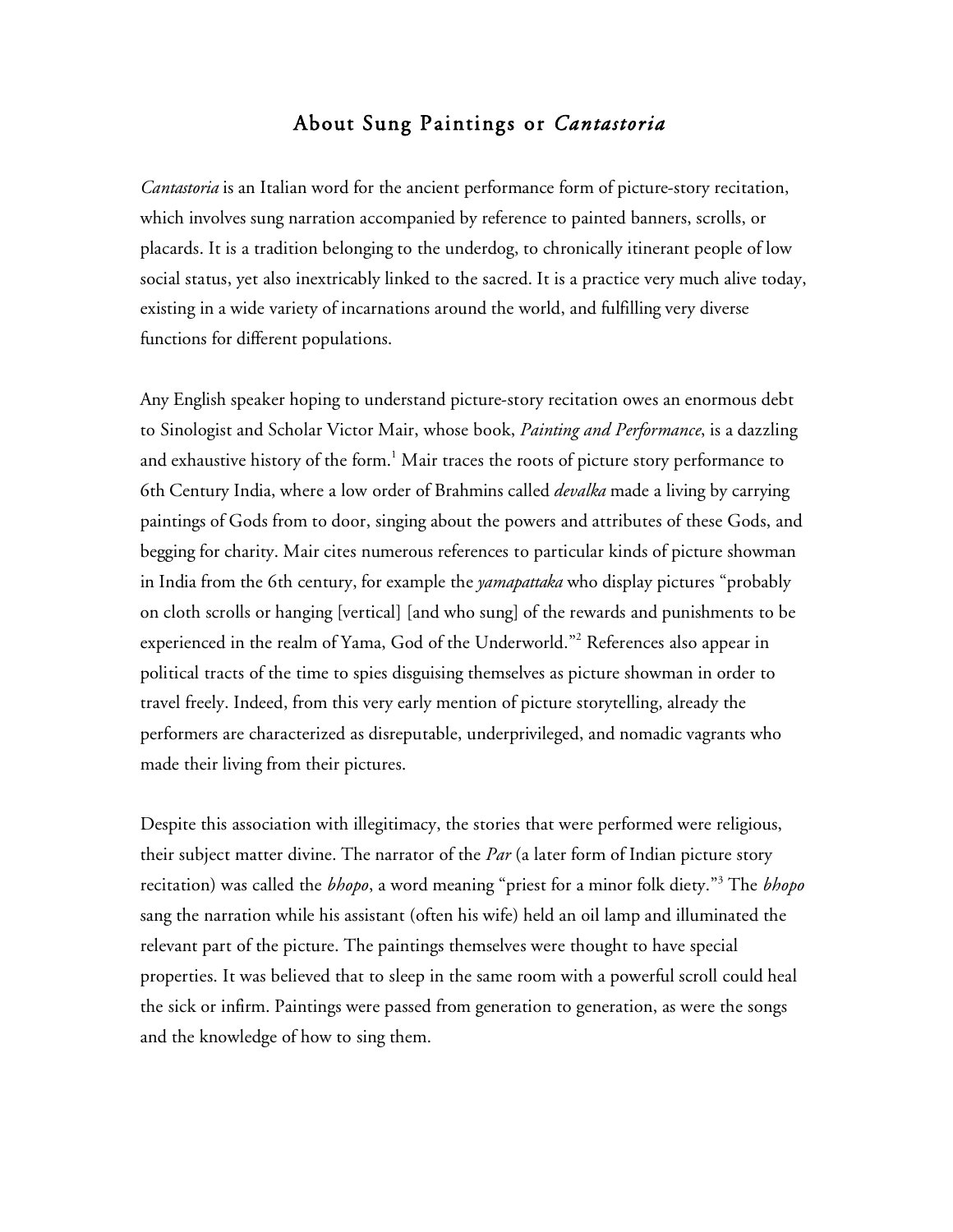According to Mair, Indian picture-story performance then traveled through Central Asia with the spread of Manichaeism and Buddhism, into China, where it became *Pien,* transformation stories, *pao-chuan,* and *layang-pien*. It also spread to Indonesia, becoming *wayang beber*--usually long, now horizontally-oriented painted scrolls, unrolled while a narrator spoke and sung to explain the illustration. Up to 6-8 scrolls were required for a full story cycle. The *wayang-beber*, of course, is close relative to the Indonesian *wayang kulit*, the popular shadow shows performed with gamelon, and also the *wayang klitik,* involving little flat painted wooden puppets, and the *wayang golek,* which used 3-dimensional wooden puppets dressed in cloth clothes. 4 From China picture-story performance spread to Japan, becoming the *etoki.* Mair says about *etoki*:

> One striking aspect of Japanese *etoki* that helps us to understand other traditions of storytelling with pictures is the wide variety of formats employed. There are hanging scrolls with subdivisions into sections, horizontal scrolls that are unrolled on a stand or on the floor as the narration progresses, paintings that are unfolded and hung up and, in some cases, sets of illustrations in booklet form that were used when the performer went from house to house. There were even sets of dolls or figurines that the *etoki* performer would display by the side of the road. As he arranged the dolls in different ways and against varying backgrounds, he would tell stories about them. What this amounts to is a type of moveable *etoki* tableau, as it were. Or one might look upon narratives told with dolls as incipient puppet plays.<sup>5</sup>

*Etoki* in turn developed into *kamishibai* "picture card shows" which was enormously popular in Japan as late as the 1950's. Performers would ride around on bikes with sets of picture cards which fitted into a box frame attached to the bike. The showman would make a lot of noise, attract a crowd, and sell candy and trinkets for money. Those who bought from him were allowed to stand closest up front the while he performed his story.

Mair tells us that picture-story telling traveled through Persia, where it was called *Parde-dar or Parde –zan* in Iran, and on into Europe at least in the middle ages. By the 12<sup>th</sup> Century in Southern Italy, painted illuminated scrolls were performed with sung prayer or narrative recitation. In the early 16th Century *cantambanco* appeared in Italy. *Cantambanco* means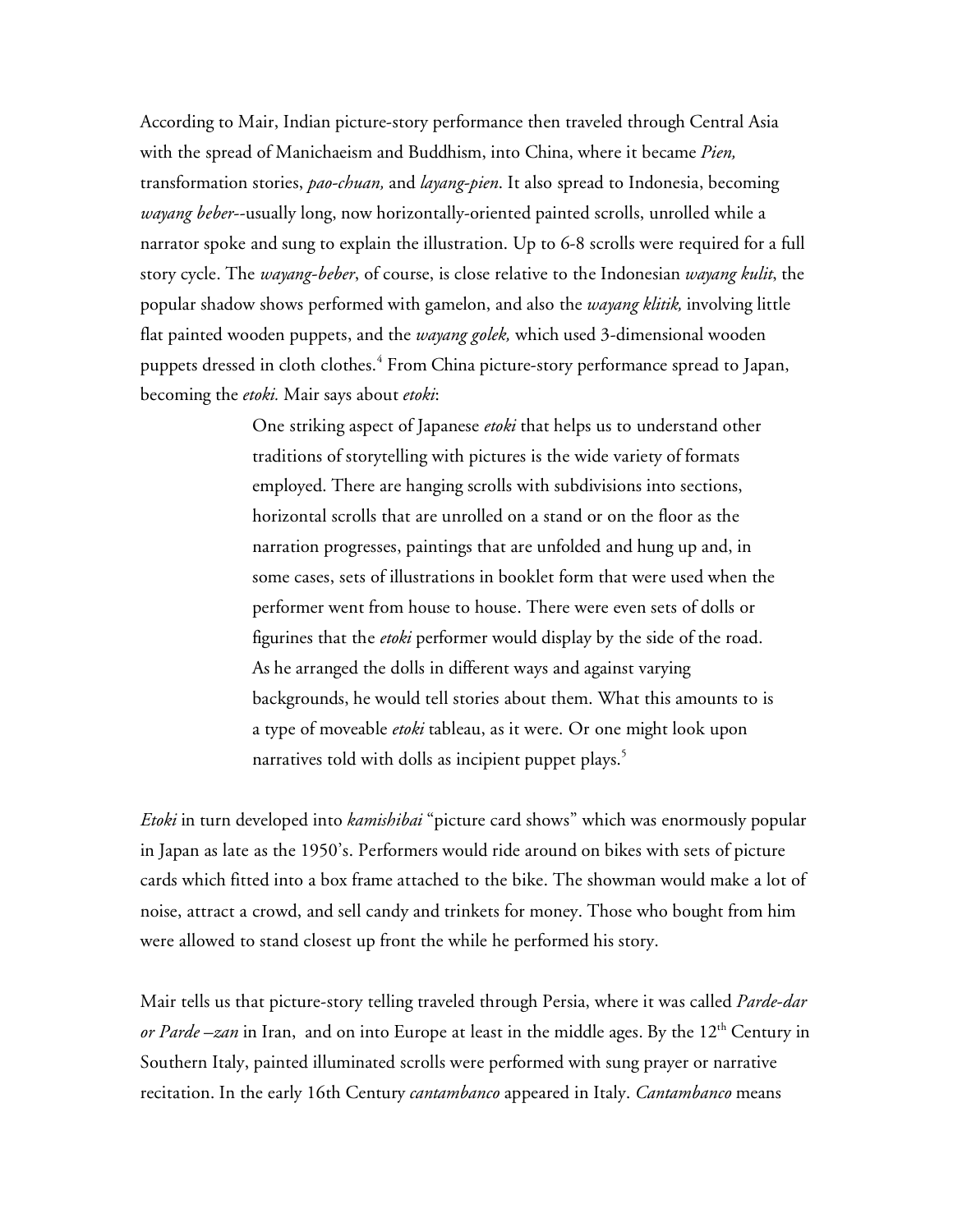"bench singer," as the traveling performer would stand above the crowd on a little bench, singing and pointing to his pictures with a stick. In Germany the *bankelsanger,* or "bench singer," and the *strassensanger* ("street singer"), performed *Moritat*, which might refer to the sensationalistic nature of these increasingly secular stories, which often took murder, natural disasters and sordid tales of revenge as their subjects. In Spain the picture-story performer was called *cantor de feria* and the picture story itself known as *retablo de las maravillas*, tableau (or picture) of marvels. In France the performer was known as *Le chanteur de cantiques* or *crieur de journeaux.* With the advent of the printing press, these European performers produced broadsheets which included verse from their songs and sometimes reproductions of the pictures as well, which they sold after the performances.

Certain characteristics of this practice seemed to remain constant, even over the centuries and the miles from Indonesia to Finland, from Italy to Japan:

1. Performers were nomadic and of low social status

2. The practice was inherited, with paintings themselves being passed on through generations

3. The practice was a means to make a living and involved creative forms of income procurement: initially begging, and then later the sale of trinkets, candies, fake artifacts, printed broadsides, song lyric sheets, and block prints

4. The narrative image was central, the locus around which the narrative could exist

This is one of the reasons the form is so compelling: even in its simplicity, it requires a whole new way of understanding a painting. The painting's worth lies not in the originality, fame or prowess of the painter, nor on the market value of the object. Instead, the essence of the *cantastoria* painting is inextricably bound with the production of the narrative it "contains." In picture-story recitation, the painting is only *manifested* when it is performed, and we must understand it as many things simultaneously: painting as family heirloom, painting as livelihood, painting as a sacred object with special powers, painting as passport, and as a marker of nomadic life. The painting is all of this. And while picture-story recitation is a narrative practice, the lynchpin of the narrative is a non-verbal image.

The materials needed to make cantastoria are cheap and accessible, and to produce one requires no special skill. The performers are not trained professional singers, indeed the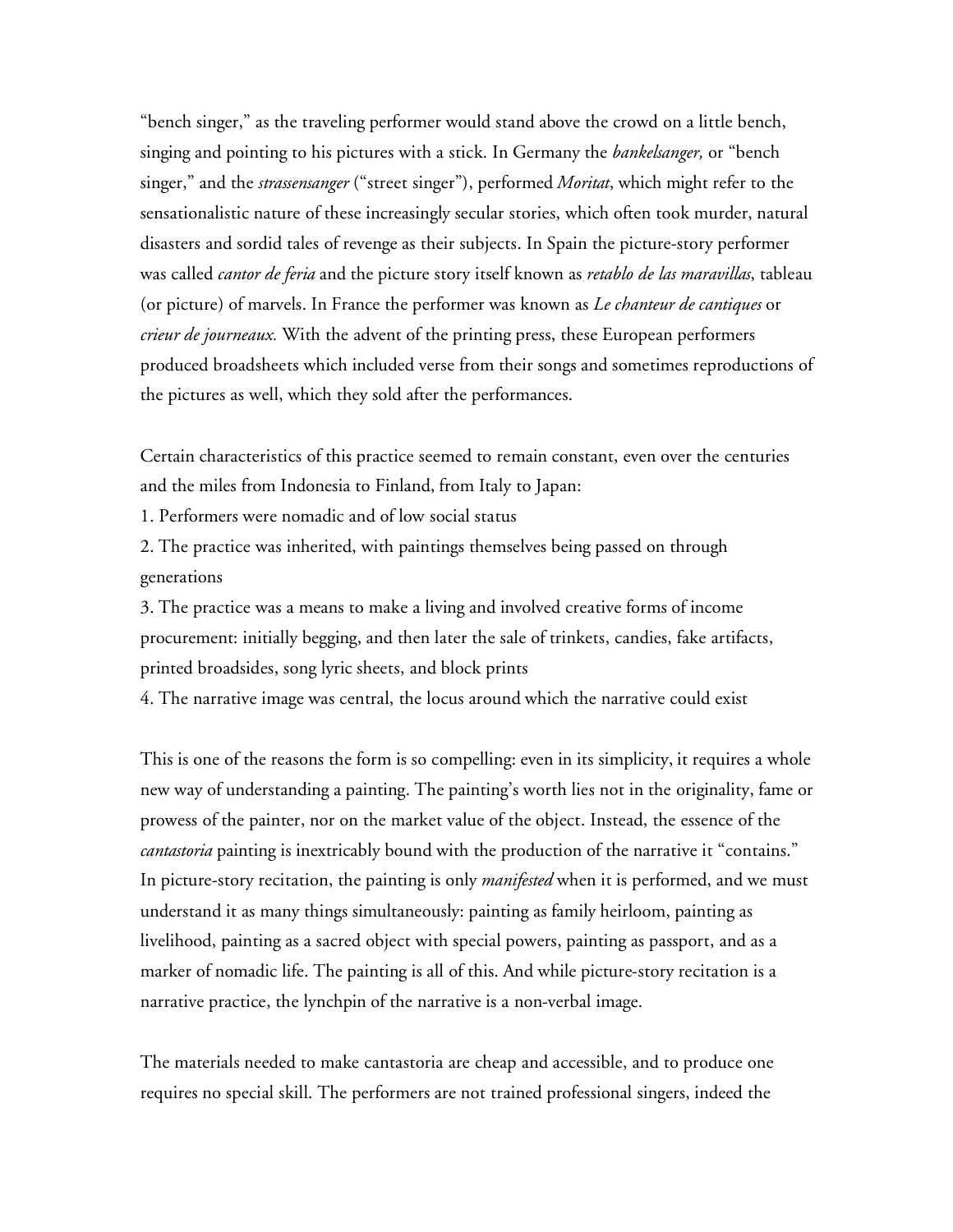shows seem best rough, immediate and *unprofessional*. It is precisely the street-ready profane quality of the performance that infuses it with integrity. The paintings themselves, though appearing in many various formats (from scrolls to placards to banners to flip-over cloths) are inherently utilitarian and touchable. Far from the archival-quality objects seen in art museums or galleries, these paintings are meant to be rolled or folded up quickly and tucked under the arm when fleeing from the police—the ultimate portable accomplice of outlaws and outliers.

The narratives are similarly suited to people inhabiting the "outsides" of things—spiritual subjects hovering outside the realm of the everyday (as in the *yamapataka*'s paintings of the Lord of the Underworld), political subjects often situated in opposition to prevalent norms (as in contemporary West Bengali women's scrolls about AIDS and women's rights), and personal-history narratives in which the specificities of individual experience inform real world current events (as in the work of many contemporary North American cantastoria artists like Beth Nixon of Ramshackle Enterprises in Philadelphia, and myself, performing cantastoria under the rubric of the Museum of Everyday Life.)

The form has found recent new life and a growing population of aficionados in North America, particularly among puppeteers, artists, and activists, many of them influenced over the years by the work of The Bread and Puppet Theater. Bread and Puppet's director, Peter Schumann, saw *bankelsang* as a child growing up in Germany, and later encountered *cantastoria* in Italy as a young man. Picture-story telling appears in Bread and Puppet productions in various guises and in many different contexts. Most often it appears with european-style features: painted or woodcut-print banners (rather than horizontal scrolls,) a solo narrator accompanied by western musical instrument(s), and banners often with several pictures enclosed in rectangular frames on each page, looking much like a comic-book or story-board. However although the basic characteristics of cantastoria are preserved here, over the years Bread and Puppet has developed a rich and varied cantastoria style all its own. Often Schumann chooses to make the form expansive, and structures the cantastoria such that large groups of people can learn to participate and perform the cantastoria quickly and easily. This is made possible by organizing participants in to two groups or "choruses" on either side of the paintings, and assigning them simple musical and movement tasks which they perform in unison, to punctuate the solo narrator's delivery. Massive numbers can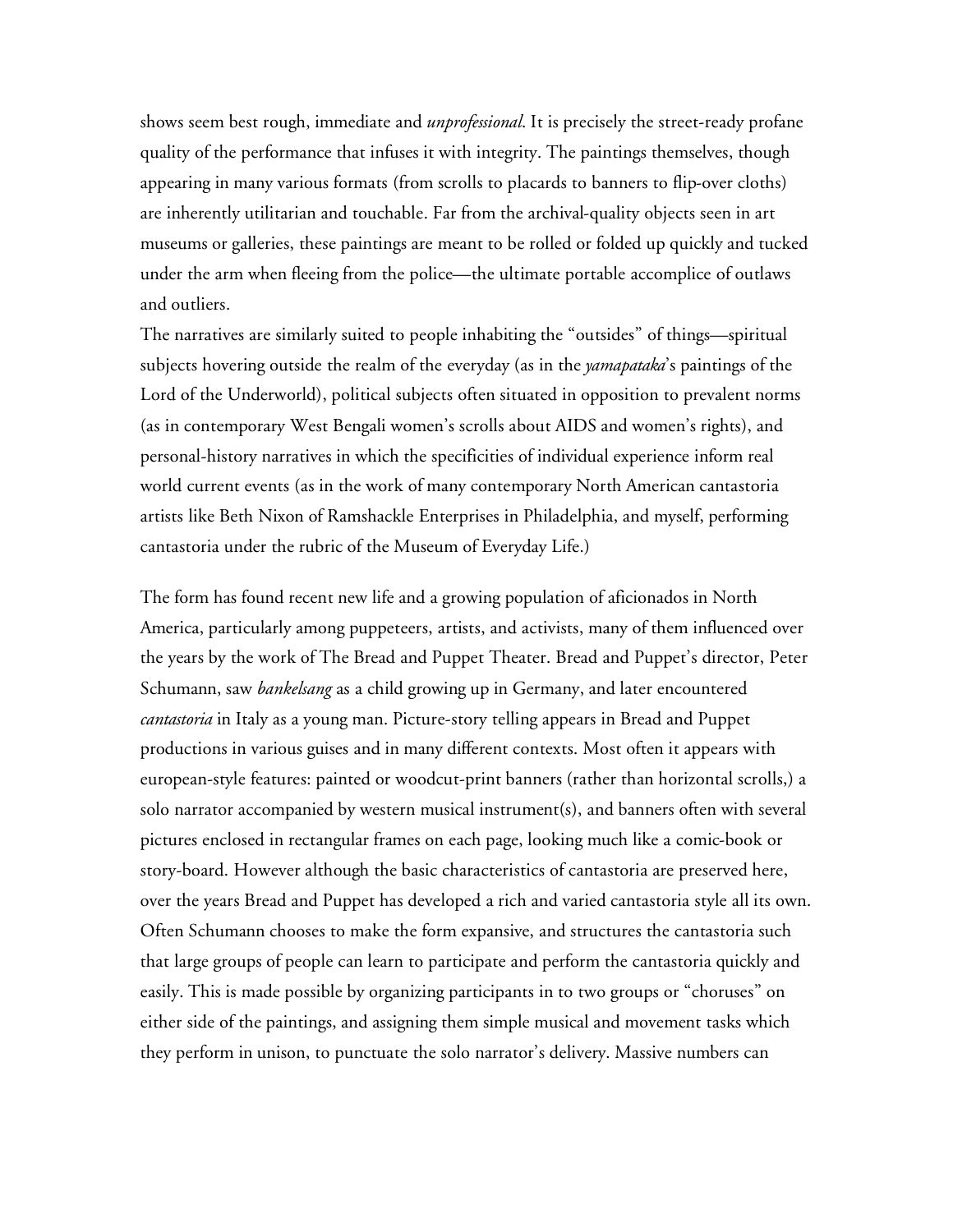participate in the telling of the story in this way, and Bread and Puppet puts this openness and flexibility to use in political protests, demonstrations and street performances.

Schumann also sometimes embeds cantastoria within larger puppet shows, which can serve a number of interesting purposes. In some cases, the cantastoria will serve as a (sometimes abrupt) break from the action of the performance, a moment which forces the audience to pull away from the narrative tension of the of the show by introducing a *new* narrative—one which often contextualizes the show's content or further educates the public about the subject matter of the show in some way. In 2009's "Storm Office," intense scenes involving a bunraku-style puppet are regularly interrupted by musical sessions and the revelation of painted images accompanied by single words which seem to serve as scene titles.

Alternatively, the Bread and Puppet cantastoria sometimes serves as an integral chapter of a broad piece, often in the case of the sprawling outdoor pageants which contain multiple transformations of location, characters and elements, in which good and evil take on many guises. Here the cantastoria itself serves as one more version, one more telling of the goodverses-evil story. An example of this is the cantastoria "Fire" at the center of 1991's "The Columbus Show, Part II: The Outside Story." In this show, the cantastoria "Fire" was presented by a massive company of performers, and was one of the final sections of this long abstract landscape show. "The Columbus Show, Part II" layered three subjects together: the story of the conquest of the Americas by Europe, the struggle of indigenous people in James Bay, Canada, to fight a hydro-electric project, and the million-dollar development of destructive new weaponry by the U.S. Pentagon. The "Fire" cantastoria, when taken alone, is a broad allegorical anti-war story, but embedded in this Columbus show pageant, it served the strong function of drawing together the disparate subjects addressed in the pageant, highlighting and strengthening the connections between the them.

On other occassions, a cantastoria *introduces* a Bread and Puppet show, laying out the substance of what the audience will see more abstractly afterwards. The 2011 show "Manning" does this, starting with a cantastoria performed by solo narrator which delivers information concerning the show's subject matter, the imprisonment of Bradley Manning, a member of the U.S. military who was accused of leaking classified information to the public. The cantastoria is simple, and imparts dates, statistics, quotes by officials, and sparse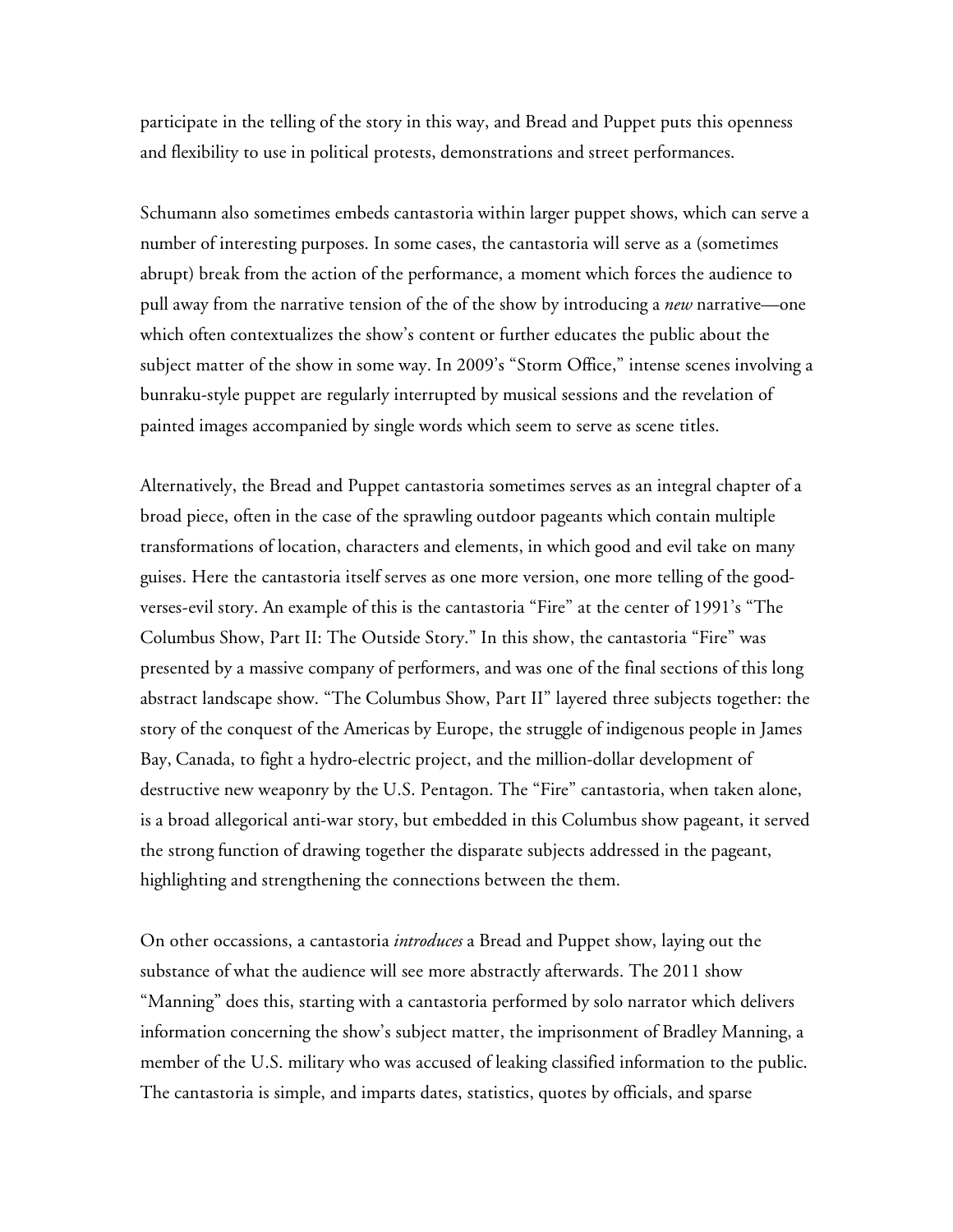narrative concerning Manning's case. Subsequently, these things are re-iterated in a series of abstract choral dances, each of which has a title referring to information in the cantastoria. Without the initial exposition of the subject via cantastoria, the dances would be unintelligible.

Interestingly, the Manning show has a companion piece, "Modern Sky," which dramatizes the actual information Manning leaked, concerning a helicopter attack during the Iraq war. "Modern Sky," usually played prior to "Manning," contains a picture-story that functions in an entirely different way. The "Modern Sky" cantastoria is a series of banners of loose, frenetic black and white paintings, on top of which are printed masonite-cut prints of pieces of text. The words are very unspecific: "You," "The," "Me," "Up," "Down," "Further," "And." Schumann, pointing to specific parts of the images, "narrates" the cantastoria with groans, hoots, sing-song chanting and growls, a guttural vocabulary of non-language that eloquently "comments" on the violence in the paintings. Sessions of cantastoria performance alternate with scenes of black and white flat cardboard puppetry, black-clad dancers performing movement sequences, and a repetitive, musical delivery of the transcribed conversation of the helicopter pilots carrying out the attack. Here the cantastoria serves as textural counterpoint to the other elements of the piece. The movement sequences, cardboard puppetry scenes, transcribed helicopter pilot text, and cantastoria performance fugue together into a visual and auditory evocation of the horror of the events.

Bread and Puppet's longevity and relentless productivity over the forty-plus years of its existence has meant that it has come into contact with an incredible number of artists, performers, puppeteers, students, and activists, who have been exposed to the cantastoria form. In North America today, picture-story telling has become a fascinatingly varied practice, taking life in very diverse communities for a wide range of purposes and styles. Cantastoria are appearing as a major and powerful performative element in massive political demonstrations, easily embraced by the DIY culture of young activists and organizers. Cantastoria serve as simple teaching tools performed by educators addressing areas of public health, environmental issues, and the legal system, in classrooms and community centers and on public access T.V. Cantastoria are entertainment at street fairs, "fringe" theater festivals, "puppet slams," late night cabarets, and outdoor events. Cantastoria are being brought to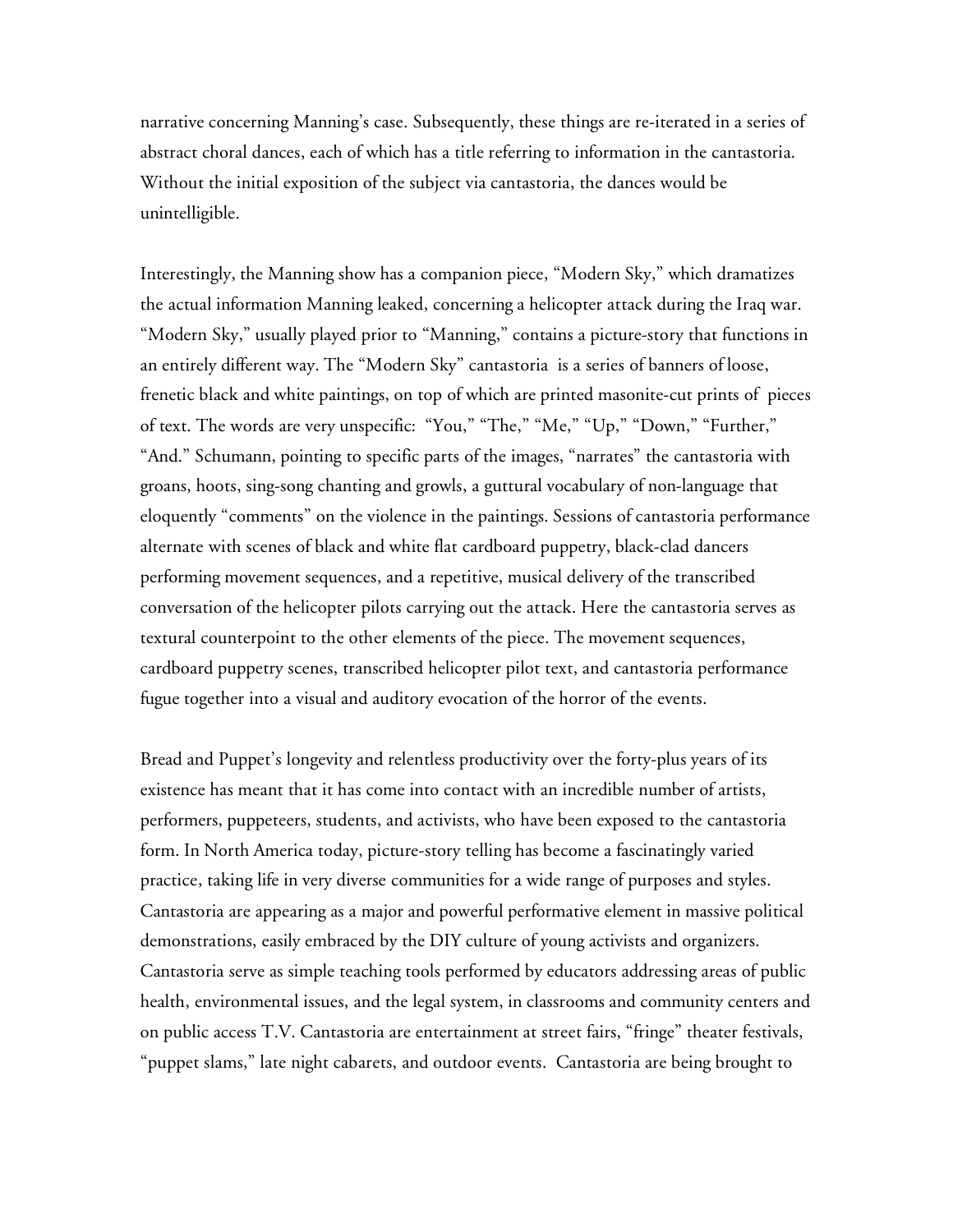public schools by visiting teaching artists as a tool for empowering kids to make art and express themselves.

The following are just a few examples of these various modern incarnations of North American cantastoria practice.

Cantastoria were a major performative element in the large anti-World Trade Organization demonstrations in Seattle in 1999, and in the subsequent convergences of activists in Canada and the U.S. demonstrating against the WTO and IMF in many other cities. Here the portability and teachability of the form is vital. The picture banners can be rolled up and carried by one person, running if necessary, in the confusion of a massive parade or demo. Yet with a few simple instruments like a bass drum and a trumpet, these shows can become incredibly effective street performances. Here a solo narrator echoed by large choruses perform cohesive and very visual group actions which communicate a simple and clear final message. The chorus parts can be taught to participants quickly and easily, and thus facilitate the simple and clear organization of large groups of people.

On a totally different scale, VSA Vermont's Awareness Theater Company is a group of adults with and without disabilities ("proudly not-neurotypical") who perform cantastoria to spread information about the legal rights of people with disabilities and also about special programs in the state, like a new crime victim's compensation program being piloted in Vermont. They perform in community centers, on local-access cable television, and in schools. The Teatro Indigena de la Sierra Tarahumara, in Chihuahua Mexico, is another group that uses cantastoria as a community consciousness-raising tool, addressing issues like soil erosion and genetically modified crops and seeds, which directly impact their community.

The Dolly Wagglers are an itinerant banjo-and-fiddle-playing puppeteer couple who often perform cantastoria and crankies (scroll cantastoria mounted in a box whose picture moves along with the use of a simple crank mechanism.) Their focus is "old–reliable– entertainment" that eschews modern gadgetry and entertains with simple, cheap and environmentally sound means. They often collaborate with the Modern Times Theater, who combine a similar devotion to luddite technology in the service of their social/political beliefs. The cantastoria and crankies of these two groups are often comic, but also often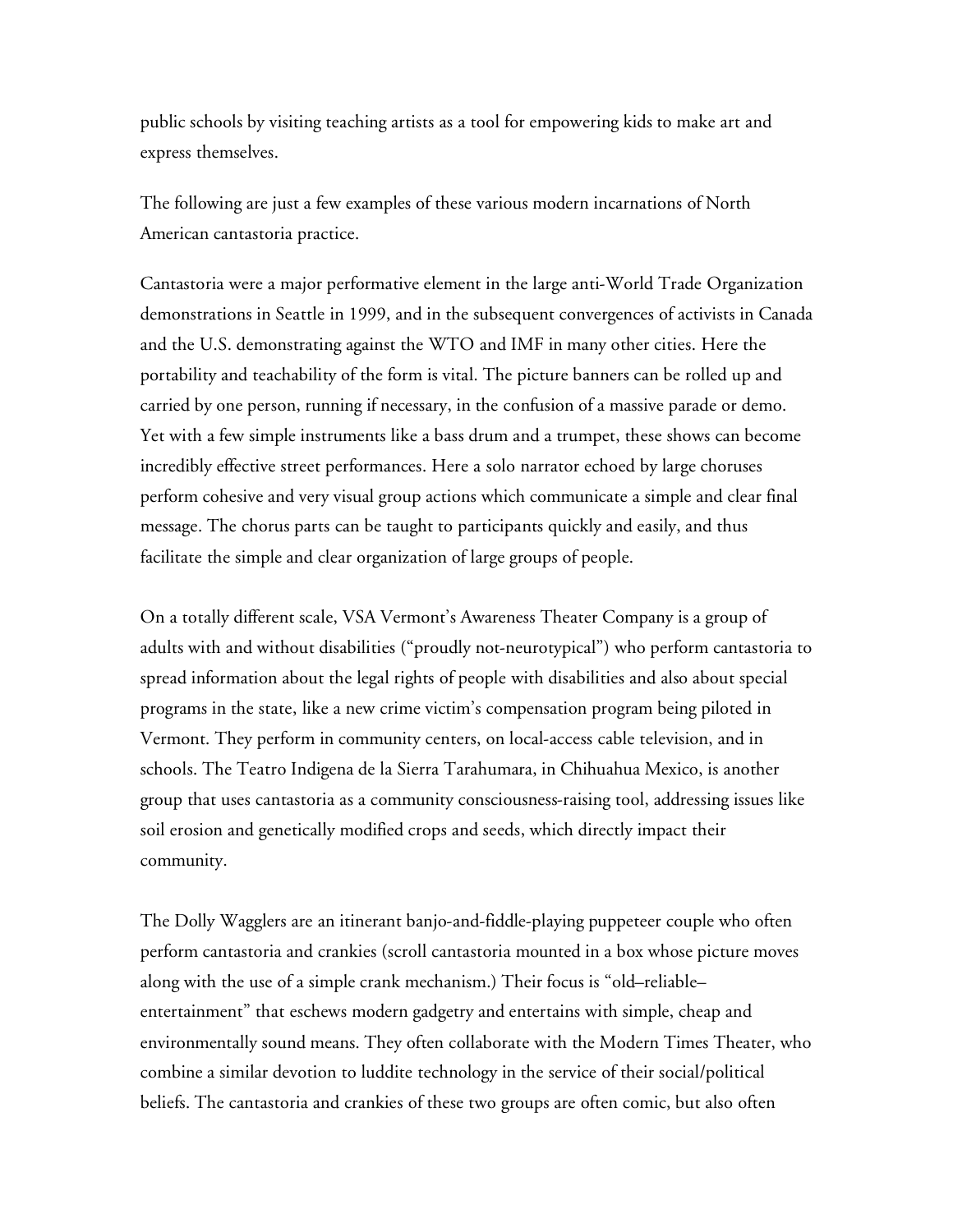address serious environmental and social subject matters, offering a funny, inspirational vision of a better way of life. Theater Ooblek's Dave Buchen, New York's Great Small Works, The Redwing Blackbird Theater Company, are just a few of a very long list of theater artists today making crankies and cantastoria as part of their performance work.

In addition to the realms of Activism, Education, and Entertainment touched on above, picture-story telling also is serving as an alternative conduit for the personal narrative. Even as electronic confessional journaling proliferates in the form of blogs, tweets and facebook posts, some artists are looking to the ancient picture-story telling form as an important alternative way to reflect on personal experience. Cantastoria performance liberates the artist from the electronic matrix, and demands that the generator of narrative and the audience be together in the same room, the same actual (rather than virtual) space, breathing the same air and looking one another in the eye. And significantly, the centerpiece of the narration is visual: the painting or cranky which is being performed. Each unique performance happens only once, in real time, and involves the direct exchange of energy between the performer and audience. This imbues the actual vehicle of communication (the performed painting) with incredible significance, in contrast to electronic forms of personal story-telling, in which the vehicle containing the narrative (the appearance of the text on the screen) is rather unimportant. These differences between electronic forms of personal narrative and cantastoria (Visual versus Written, Actual versus Virtual, Real-time versus Recorded) are meaningful for artists using cantastoria as a marker of personal experience. My attraction to the form is testament to that. For 19 years I have been painting and performing a series of cantastoria about an alter-ego, called (rather unfortunately but irreversibly) GoGo Girl.

To date I have made approximately 24 episodes, each a cathartic, immediate response to real life situations, a way of looking at and attempting to understand the relationship of my mundane struggles to the larger looming realities of the wide world. "In Anarchists, Saints, and Vampires," a jobless Go Girl lies on a friend's couch trying to reconcile her idealistic ambitions with her material needs, while failing grasp the advice of political philosophers, saints, and vampires who appear in a series of supernatural visitations. In "Mud Season" GoGo Girl–crushed by household disasters, the rigors of country life, and constant guilty reminders of global power inequities–faints, hears the voices of the aphids who are devouring the seedlings she is growing for her garden, and experiences a brief, fleeting moment of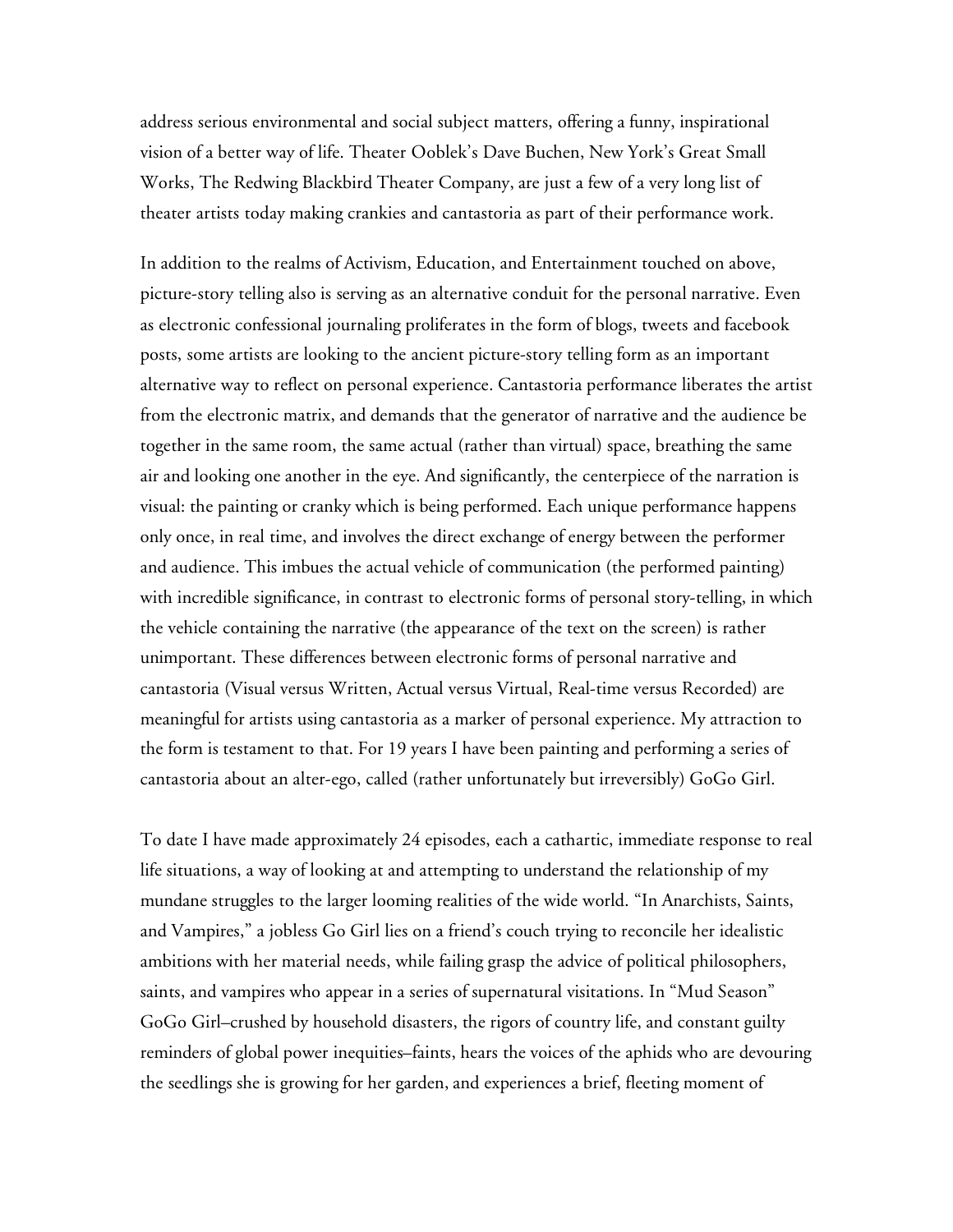altered perspective. "Hope Versus Experience" sees GoGo Girl in her new job as a hospital nurse, struggling with hospital hierarchies against the backdrop of the U.S. presidential election campaign. For me, Cantastoria-making is compelling and addictive because of the elasticity of the form, its transformative properties and the multi-level interpretation that it seems to encourage. While I am painting the banners, abstract dilemmas become visual, freeing me of the limitations of pure verbiage. Singing the story demands that the audience listen in a different way; the narrative is catapulted into another dimension, more akin to music than language. As author/performer I provide the voice not only of my proxy, but can also transform myself into her opponents, enemies, allies, and advisors, as well as inanimate objects, animals, forces of nature. Often in the painted image, many different narrative moments exist side by side on the same curtain. While singing, I animate, reveal, unroll, and point to different parts of the image, and thus I'm able to jump from one part of the story to the next and back again in any order, moving back and forwards, derailing the normal straight-line progression of Time. Live performance means the story never unfolds exactly the same way twice, and also means that it exists only as long as the performance lasts. And all of these things–the act of transforming language into image, the distancing effect of the singing, the multiple personas of the narrator, the dislocation of Time–luckily somehow seem to wrest out of the practice some of the self-indulgence inherent in confessional projects. All of this makes it a compelling form for dealing with personal narrative.

These examples of contemporary cantastoria practice in North America represent the furious activity of growing numbers of artists and activists, many of them toiling away in nearobscurity, making use of a form that seems ridiculously old-fashioned. However, while the simple technology of *cantastoria* encourages us to think of it as an incredibly antiquated anomaly, we should also keep in mind its utterly post-modern attributes. The use of pastiche, the ability to jump forwards and backwards in time, the multiple personas of the singer (who often embodies the characters within the narrative, yet also provides metacommentary as a narrator outside of the story), the visual allegory and double-and-triple meanings of the pictures–all are things that seem very much a part of this current age of video montage, cinematic quick-cuts, multiple identities and interrupted narratives. The vocabulary of the *cantastoria* is already well known to the modern viewer, though we may not realize it. Presentation technology utilized in classrooms and business meetings such as powerpoint, whiteboards and flipcharts, echo their ancient ancestor, picture-performance.